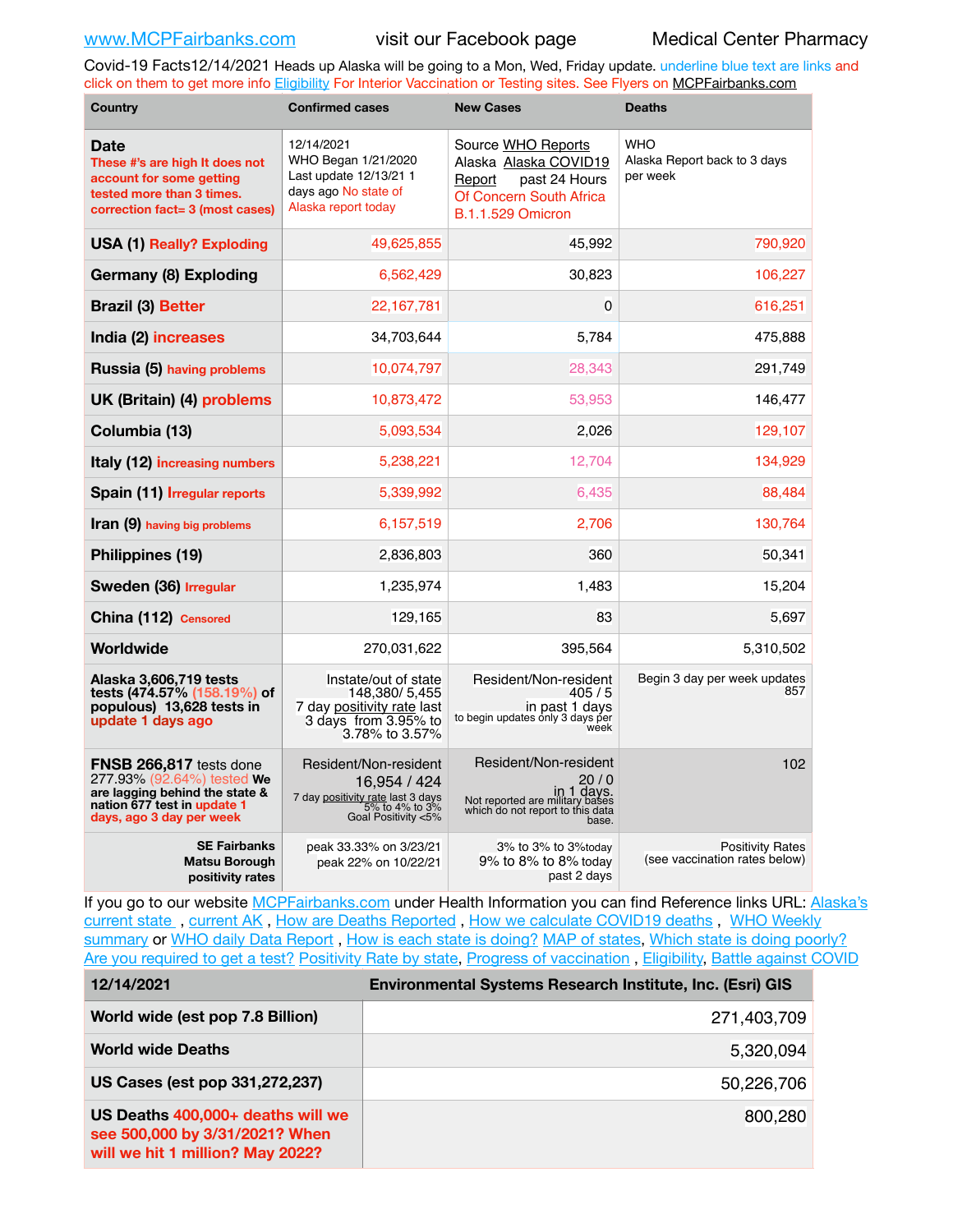Current worldwide concern are South Africa, Hungary, Austria, Germany, France, Spain,

Netherlands, Belgium, UK, and Canada.

Impact of COVID-19 on the US Healthcare system

Estimated US Population 331.3 million 303.48% (101.16%) have been tested (1.004 Billion tests have been run) Estimated 5% of US population will test positive for Covid-19 16.56 million (currently 50.2 Million (15.17%) that have tested positive vs Alaska (19.52%) we have currently tested an set 1.004 Billion based on 50.2 millon that have tested positive discount some of these numbers by 67% to account for multiple testing of same person. If 8% will require hospitalization of the 16.56 million positive cases, we would need 1.325 million beds. Estimated by the American Hospital Association there are 800,000 staffed beds available.

The US has 2.8 hospital beds per 1000 our needs could be 56, China had 4.3, Italy 3.2, South Korea 12.3

The USNS Mercy and Comfort added 2,000 staffed beds, not ICU Of these estimated to be admitted to ICU 860,000. to ICU beds The US has 16,000 ICU beds we have 68,000-85,000 beds ve have 68,000-85,000 beds

 The Needs US could need 299,000 beds with ventilators  $\leq 16,000$  ventilators

**Summation:** Estimated needs could be 1.325 million hospitalized beds for just COVID-19 patients alone. If positives represents 5% of test run, then approximately 1.004 Billion have been tested, we have no idea how many tests have been run or how many multiple tests conducted on the same person, resulting in 50.2 million positive tests run with 800,280 total deaths with 1,583 deaths in the past 1 days, ave 5,099/day. In AK, with 148,380 positive cases 19.52% of Alaska, 3,149 hospitalizations, and 857 deaths. Hospitalization rate is 2.12% of those that test positive, Death Rate 0.60% overall or 27.21% of those hospitalized. Those >60 y/o represent 15% of positive cases, yet represent 80% of deaths. 860,643 vaccines given equal approximately 405,979 (53.42%) completed series and 454,664 (59.82%) vaccinated once of population.

Normal ICU stay 5-7 days, estimated ICU stay for COVID-19 2-3 weeks and they could tie up a ventilator for that length of time also, helping only 1/3 as many patients.

This is why we need to flatten the curve by social spacing and only essential travel.

Expected Death (these are just estimates based on other countries) if 5% of the US Population (16.56 million) test positive we are now at 29.137 million positive (8.8%) and if

1% die = 165,600 people

2% die = 311,200 people

3% die = 496,800 people

6% die = 993,600 people obviously we have passed the 1.325 million positive cases we are at 38.176465 million so if 5% of the US population (16.56 million) test positive and 6% of those die = 993,600 deaths if no vaccine, or if 3.09% (511,704) will die, but we are 11.5% of the population, we know 1.65% die or 631,809 people. World wide death rate of positive tests actually 1.96% This has dropped. The US is at 800,280 1.59% of those actually tested positive, that is 70% lower death rate than when we started in 3/2020 , started at 6%. But we are slipping Death % have gone from 1.67 to 1.82% to 1.62%. There are 7.8 Billion people in the world 331.3 million live in the US (4.2% of the world's population) 15.17% have tested positive. The US deaths represents 15.04% of the world's death numbers and 18.51% of worldwide confirmed cases we should be at 4.2%. Interesting the US has access to the greatest health care in the world, yet experienced 1 death of 7 deaths worldwide or 15% of the worlds death yet represent only 4.2% of the population. What are we doing wrong? In comparison to the flu in the US.

CDC Estimates. From 2010 to 2016, the flu-related death rate was between 12,000 and 56,000, with the highest season being 2012 to 2013 and the lowest being 2011 to 2012. Most deaths are caused by complications of the flu, including pneumonia or a secondary bacterial infection of the heart or brain. or 2,000 to 9,333 per year. In 2020 in the US has 19 million cases 180,000 hospitalized and 10,000 (0.052%) have died, typically it is 2% will die, compared to 1.59% with COVID19. 303.48% (US), 474.57% (Alaska), & 277.93% (Fbks) are still too few to protect us from future outbreaks. Experts feel that we need either need people to get infected with the virus and develop antibodies or get vaccinated to create immune antibodies to protect us, that we need >65% of the population to have positive antibody tests and preferably 70-90%, one expert felt they would not feel confident til >85% were positive, to give assurance (herd immunity) in order to go without masks and social distancing. NY City seems to have the highest number at 20%. Testing is so important. Currently we are testing at 50.96 Million tests per month. At this rate to test everyone once it will take 6.44 months or over 0.67 years. To test 3 times it would take 19.31 months or almost 2 years still from now

The [Flu](https://lnks.gd/l/eyJhbGciOiJIUzI1NiJ9.eyJidWxsZXRpbl9saW5rX2lkIjoxMDMsInVyaSI6ImJwMjpjbGljayIsImJ1bGxldGluX2lkIjoiMjAyMTAyMjYuMzYwNDA3NTEiLCJ1cmwiOiJodHRwczovL3d3dy5jZGMuZ292L2ZsdS93ZWVrbHkvb3ZlcnZpZXcuaHRtIn0.ePMA_hsZ-pTnhWSyg1gHvHWYTu2XceVOt0JejxvP1WE/s/500544915/br/98428119752-l) (Influenza kills approximately 1-2% of those infected ([1.6% positivity in Alaska](http://dhss.alaska.gov/dph/Epi/id/SiteAssets/Pages/influenza/trends/Snapshot.pdf) zero deaths for flu), SARS killed 800 people total, COVID19 appears to kill 1.59% (800,280) of those that test positive (15% of US COVID) or 20% less deadly than the flu and seems to be more contagious. (Seems to spread more readily) [Flu rates](https://lnks.gd/l/eyJhbGciOiJIUzI1NiJ9.eyJidWxsZXRpbl9saW5rX2lkIjoxMDEsInVyaSI6ImJwMjpjbGljayIsImJ1bGxldGluX2lkIjoiMjAyMTAyMjYuMzYwNDA3NTEiLCJ1cmwiOiJodHRwOi8vZGhzcy5hbGFza2EuZ292L2RwaC9FcGkvaWQvUGFnZXMvaW5mbHVlbnphL2ZsdWluZm8uYXNweCJ9.oOe3nt2fww6XpsNhb4FZfmtPfPa-irGaldpkURBJhSo/s/500544915/br/98428119752-l)  [dropped from 300 to single digits this year](https://lnks.gd/l/eyJhbGciOiJIUzI1NiJ9.eyJidWxsZXRpbl9saW5rX2lkIjoxMDEsInVyaSI6ImJwMjpjbGljayIsImJ1bGxldGluX2lkIjoiMjAyMTAyMjYuMzYwNDA3NTEiLCJ1cmwiOiJodHRwOi8vZGhzcy5hbGFza2EuZ292L2RwaC9FcGkvaWQvUGFnZXMvaW5mbHVlbnphL2ZsdWluZm8uYXNweCJ9.oOe3nt2fww6XpsNhb4FZfmtPfPa-irGaldpkURBJhSo/s/500544915/br/98428119752-l) note the start of mask wearing impacted flu numbers.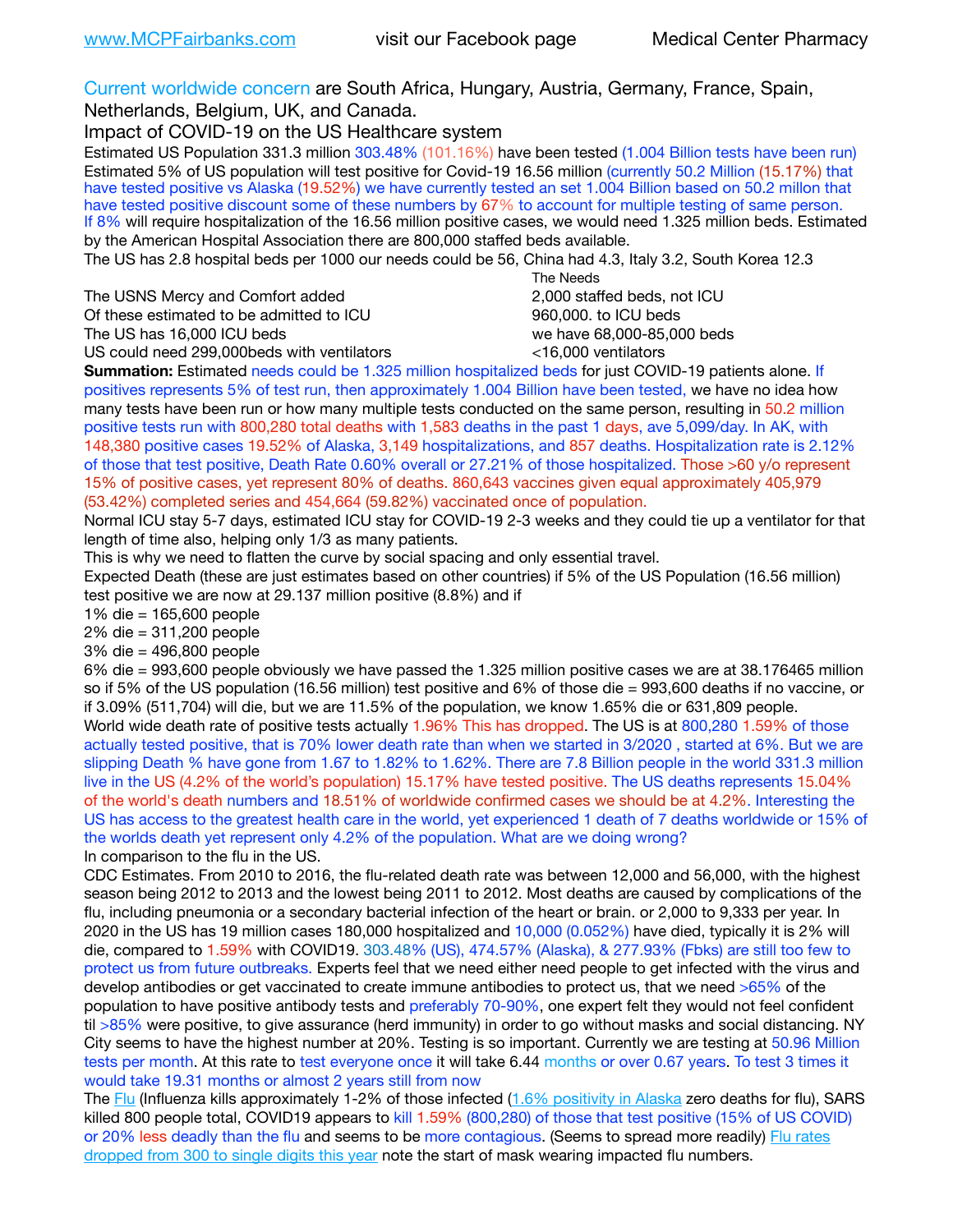Alaska has 148,380 so far 16,954 in Fairbanks or 1 of every 9 of Alaskans, and with 102 of 857 deaths 1 in 8, the first case was transient foreign airline crew member. Interesting, the Source of Alaska's SARS-Cov2 virus originated not from East Asia by travelers or the west coast (Washington where it was first observed) , but came from the east coast of the US, and they were inoculated first from Europe, accordingly from New York's Governor and CDC. Currently 41 Variants known, only 15 of major concern in the US. (Europe's (china's)) Primary, plus an Ohio variant (COH.20G/501Y), California, [UK](https://www.cdc.gov/coronavirus/2019-ncov/transmission/variant-cases.html) (B.1.1.7), (7) South African (1.351), South African (Omicron B.1.1.529), India (Delta), Delta-Plus, Peru (Lambda(C.37)), Mu (Columbia) and (2) Brazil (P.1) Omicron, we have seen 7, Europe's (China) [variant,](https://www.webmd.com/lung/news/20210318/cdc-who-create-threat-levels-for-covid-variants?ecd=wnl_cvd_031921&ctr=wnl-cvd-031921&mb=kYbf7DsHb7YGjh/1RUkcAW0T6iorImAU1TDZh18RYs0=_Support_titleLink_2) UK, India (delta) now representing 96% of new tests, now Omicron, Alaska so far, the last 6 in particular as they have a 50% increase in transmissibility vs 20% in the others over the China variant, the delta variant is 50% more transmissible than the UK (B.1.1.7)version, Mu(Columbia), now Omicron (twice that of Delta). For the latest in [Variance issues in Alaska](https://akvariants.github.io)

**Best practice protection** is good personal Hygiene do not touch eyes, nose, mouth, wash hands frequently for at least 20-30 seconds, before you touch your face, and observe personal spacing of 6-18 feet. Remove your shoes in your house, frequently clean surface areas, let the cleaner sit 15-20 sec before wiping off. **We are recommending to wear any kind of mask.**

Drug treatment is being researched, but as yet not been verified, only suggested, 2 in the wings. Best to isolate those sick and isolate those most susceptible (old and preconditioned with risk factors)

**Risk factors:** Cardiovascular disease (56.6%), Obesity (41.7%), Diabetes (33.8%), age >60, respiratory problems, especially smokers or those who vape, High Blood Pressure.

One episode in China, a man tested negative for 27 days before showing symptoms. So Isolation may want to be considered up to 4 weeks not just 10-14 days.

Italy 1 in 10 positive cases admitted to ICU due to Hypoxic failure requiring mechanical ventilation. In NY it was 1 in 7 that required hospitalization, of the 5700 hospitalized 2634 were discharged (79% (2081)) or added (21%(553)), 9 in 10 put on a ventilator died.

Public policy development and education is important.

### **How Long does Covid-19 stay on objects**

| Air (droplets in air, sneeze/cough) | up to 3 hours |                            |  |
|-------------------------------------|---------------|----------------------------|--|
| Copper                              | 4 hrs         |                            |  |
| skin (SARS-COV2)                    | 9.04 hrs      | (Influenza virus 1.82 Hrs) |  |
| droplets on skin (sneeze)           | 11 hours      |                            |  |
| Cardboard (Amazon Box)              | 24 hrs        |                            |  |
| Plastic surfaces/Stainless Steel    | 72 hour       |                            |  |



Vaccination in Alaska by Age





### Updated graph numbers.

### Project outward

| .                    |                         |                        |
|----------------------|-------------------------|------------------------|
| Exhalation can spray | 1.5 m $(4.9$ ft)        |                        |
| spittle (droplets)   |                         |                        |
| Coughing             |                         | $2 \text{ m}$ (6.6 ft) |
| Sneeze               | 6 m $(19.7 \text{ ft})$ |                        |
|                      |                         |                        |

Development of immune response Early viral testing tests to see if you currently have the virus.

Later antibody testing tells us if you have been exposed and survived. But does not tells us if you have immunities to the virus. We will need to have both tests done in order to open the community..

Viral Antigen and Viral RNA tells us you have the disease and can spread the disease and if you can or are currently sick. IgM (short term) and IgG (long term antibodies) tells us you have experienced the virus or had the vaccine, and got over it. You may be resistant if your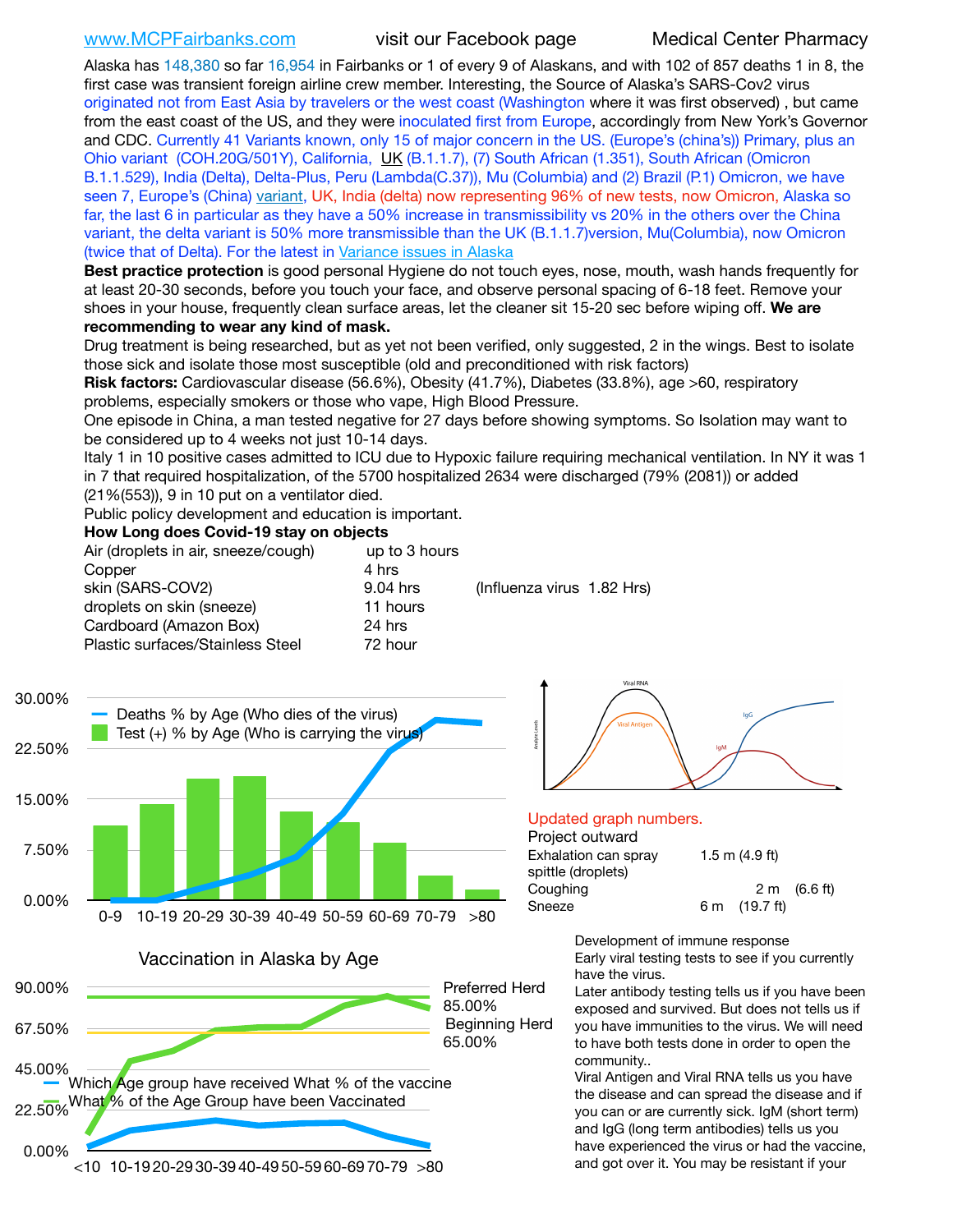[antibody levels](https://www.cdc.gov/coronavirus/2019-ncov/lab/resources/antibody-tests.html) are high enough. [Current](https://l.facebook.com/l.php?u=https://www.itv.com/news/2020-10-26/covid-19-antibody-levels-reduce-over-time-study-finds?fbclid=IwAR3Dapzh1qIH1EIOdUQI2y8THf7jfA4KBCaJz8Qg-8xe1YsrR4nsAHDIXSY&h=AT30nut8pkqp0heVuz5W2rT2WFFm-2Ab52BsJxZZCNlGsX58IpPkuVEPULbIUV_M16MAukx1Kwb657DPXxsgDN1rpOQ4gqBtQsmVYiWpnHPJo2RQsU6CPMd14lgLnQnFWxfVi6zvmw&__tn__=-UK-R&c%5B0%5D=AT1GaRAfR_nGAyqcn7TI1-PpvqOqEKXHnz6TDWvRStMnOSH7boQDvTiwTOc6VId9UES6LKiOmm2m88wKCoolkJyOFvakt2Z1Mw8toYWGGoWW23r0MNVBl7cYJXB_UOvGklNHaNnaNr1_S7NhT3BSykNOBg) [View of antibodies/immunity](https://www.livescience.com/antibodies.html)[.](https://www.itv.com/news/2020-10-26/covid-19-antibody-levels-reduce-over-time-study-finds) We have tested currently 474.57% (158.19%) of the Alaskan population and over little over 302.83% (100.94%) of the US population, discount these numbers by 67% to reflect multiple testing of the same person. To be safe, we need at least 25% to see if we are making progress, [60%](https://www.jhsph.edu/covid-19/articles/achieving-herd-immunity-with-covid19.html) to [barely qualify](https://www.nature.com/articles/d41586-020-02948-4) to be safe, and [70-90%](https://www.mayoclinic.org/herd-immunity-and-coronavirus/art-20486808) to be assured we will not see a second wave of sickness. Some experts will [not feel safe til we are at 85%](https://www.bannerhealth.com/healthcareblog/teach-me/what-is-herd-immunity). See bottom of last page to see how and where in Alaska do we and each of the boroughs stack up, compared to other states and the nation.

Three types of clinical laboratory COVID-19 or SARS-CoV-2 tests are being developed:

Molecular Gene sequencing (current method), Viral antigen (testing parts of the virus), Host antibody tests (serology). They detect the virus in different ways.

Mask & [Mask Usage:](https://www.nationalgeographic.com/history/2020/03/how-cities-flattened-curve-1918-spanish-flu-pandemic-coronavirus/) N95 filter out 95% of the particles in the air 3 microns in size or larger.

Mold sizes are about10-12 microns in size. Bacteria are larger, so is dust, Gas molecules and viruses are smaller. PM2.5 are 2.5 microns in size. So are smoke particles & air pollution in Fairbanks.

**Viruses** can be 1 micron in size, 0.3 micron in size, or 0.1 microns in size, so they **will pass right through**. **We recommend wearing any mask, the mask may provide up to 5 times the protection** ver **wearing no mask at all**. It still **does not protect** the wearer from contracting the infection, it **can inhibit** the spreading, something is **better than nothing at all**.

**Remember there is a clean side ( the side towards you) and a dirty side,** the side to the contaminated air is dirty. If you are COVID positive then this is reversed. When handling the mask, do not touch the dirty side and then touch your face, Wash properly your hands first after touching the dirty side before touching your face. If you are infected the dirty side is the inside surface of the mask.

Wash your homemade mask in hot water wash >133F (for at least 10 minutes) and rinse to sanitize with high heat >133F Plus and a weak bleach or peroxide (not Both) the mask. Daily if possible. If you are a

| Conflict                                                 | Combat<br><b>Death</b> | Past 1<br>days |
|----------------------------------------------------------|------------------------|----------------|
| <b>Revolutionary War</b>                                 | 8,000                  |                |
| <b>Civil War</b>                                         | 214,938                |                |
| World War I                                              | 53,402                 |                |
| <b>World War II</b>                                      | 291,557                |                |
| <b>Korean Conflict</b>                                   | 33,686                 |                |
| <b>Vietnam</b>                                           | 47,424                 |                |
| <b>Gulf War</b>                                          | 149                    |                |
| Afahanistan                                              | 1,833                  |                |
| Iraq                                                     | 3,836                  |                |
| 1918 Flu                                                 | 675,000                |                |
| 9/11 deaths                                              | 2,977                  |                |
| <b>COVID19 deaths</b><br>from 1/20/2020 to<br>12/14/2021 | 800,280                | 1,583          |

frontline health care provider with a homemade fabric mask 2 hours. Do not touch the dirty side.

**Mask usage: 5/13/21 While the CDC** has changed it's recommendations for those who have gotten vaccinated to go mask free, except on Mass Transportation such as buses and airline, or when in crowded situations, like concerts.

Those that have not been vaccinated are still advised need to wear a mask, they are now the population at risk.

The risk has now increased for those nonvaccinated folks. They no longer have the masked people in the community to protect them. While those who have been vaccinated will not get sick or as sick. They can still pass, much more easily without the masks, the virus to those who have not been vaccinated to make them sick.

Therefore, it is even **more imperative** that those that have not been vaccinated, wear a mask to protect themselves, or get vaccinated. The sea of those with the potential to have the virus now are those <12  $y$ /o of age, those  $> 12y$ /o who have not been vaccinated, or those who have been vaccinated and are transitory carriers. Currently, this is about 50% of the US population and about 60% of the Alaskan population. And about 80% of all children under 18y/o at this moment.

**Alcohol solutions** should be 60-80% alcohol **70%** is optimal. **Keep wet and rub 30 seconds**, or Happy Birthday song sung 3 times. **Hydrogen peroxide diluted to 2%** or 4 teaspoonful per quart of water (20ml per 946ml) Bleach the same ratio **Vinegar and ammonia are good cleaning agents, but not disinfectants**. **Do not mix** any of these agents together, toxic fumes can result. **Disinfectants, in order to be effective**, should remain on the applied surface, to be cleaned moist **(wet) for 30 seconds to 4 minutes** depending on material. Caution may dissolve glue or adhesives or bleach and discolor items, check with manufacturers. Do not let it get inside electronic devices. UV (10 minutes), [UV light](http://www.docreviews.me/best-uv-boxes-2020/?fbclid=IwAR3bvFtXB48OoBBSvYvTEnKuHNPbipxM6jUo82QUSw9wckxjC7wwRZWabGw) only kills where it can see.

### **Myths**

Taking hot baths, using colloidal silver, eating garlic soup, gargling with bleach are not proven to be effective. We have already seen using chloroquine taking the wrong form in the wrong dose can be fatal, one death and one critically injured. (see Arizona couple after listening to the past-president)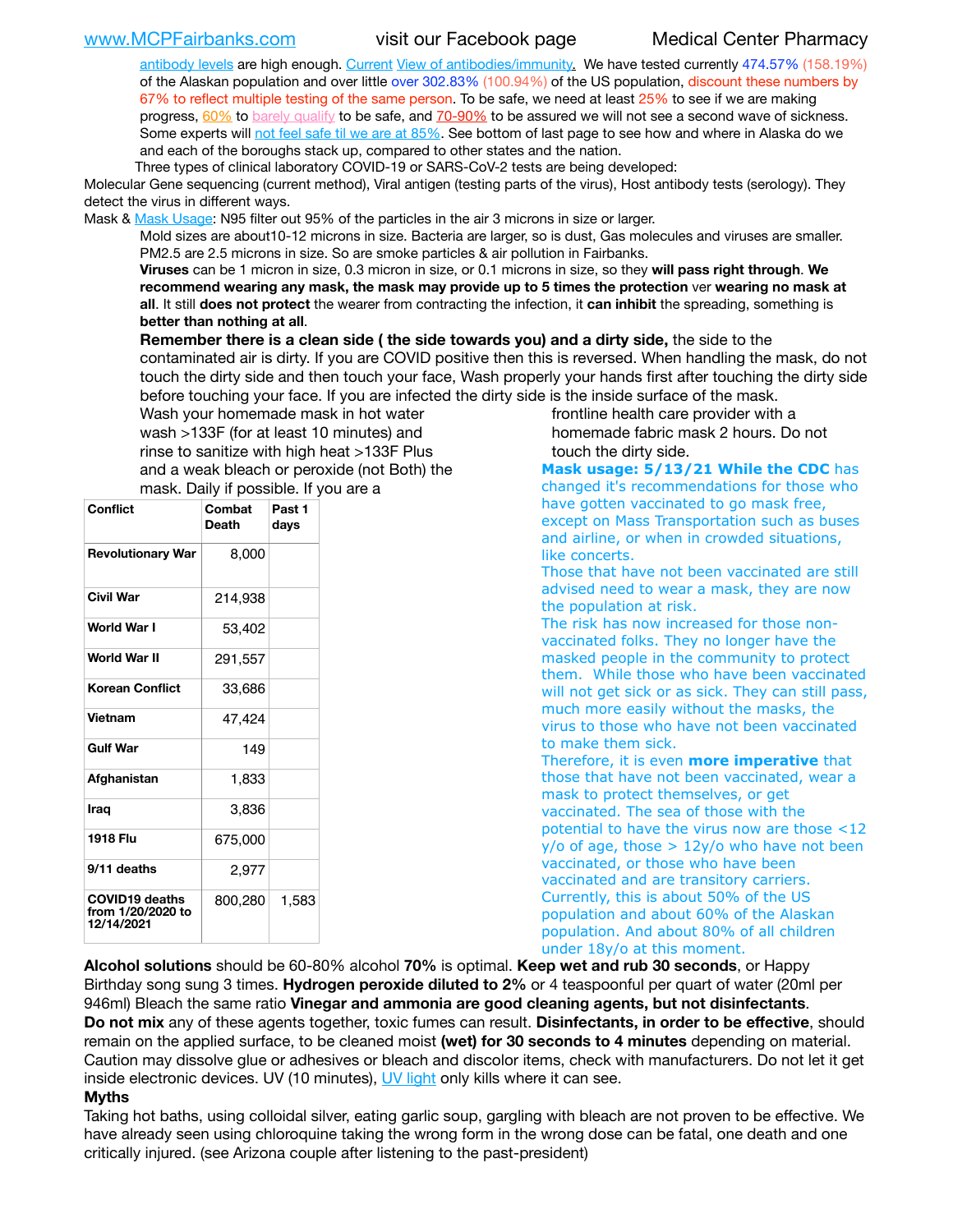## [www.MCPFairbanks.com](http://www.MCPFairbanks.com) visit our Facebook page Medical Center Pharmacy

**We have heard of all kinds of cures.** To date there is no curative or preventative treatments, only supportive therapy. At this point there is **no proof** that Quinine, zinc, Hydroxychloroquine, Chloroquine, Ivermectin, or Vitamin C or D works. As they say wives-tale at best, irresponsible reporting most likely. We have seen no information that they work. There have been ineffective dosing issues, over-dosing issues, permanently killing the senses of smell or taste, inappropriate usage, cardiac arrhythmias, and death from the usage of these agents have been reported.

The virus may die out with heat of summer, or cold weather, this is a myth, There are a couple of studies at show the virus can withstand 98F. We know the body tries to use up to 104F to potentiate our immune system, to kill viruses. Taking NSAID, Aspirin, Ach-Inhibitors, Arb's and you get the COVID-19 infection are not contraindicated and no clinical evidence that says you should stop any of these classes of medications. It would be misguided and ill advised if you did so, In other words, Unless your doctor makes changes, keep taking your medications unless told to do otherwise.

**Vaccine Myths and Fake information:** There are no microchips, tracking devices, fetus tissue, at all in the vaccines. Vaccines will not and can not change your DNA., It can not change the fertility of men or women. It seems to be safe to the fetus and pregnant women. You should continue to wear a mask til we get to Herd Immunity levels, but can remove masks if you are outdoors, but not at concerts where you are close together. You should still get vaccinated complete series) even if you got COVID. If you have some of the co-morbidities, it is important that you do get vaccinated, the side effects of the vaccine will be milder and survivable than getting COVID. When you have questions, ask a pharmacist or your doctor.

As of 12/21/20, DHSS was aware of 11 reports regarding possible allergic reactions from Alaska's hospitals to CDC: Bartlett Regional Hospital (8), Providence Alaska (2) and Fairbanks Memorial Hospital (1). Two were identified as anaphylaxis and one of those resulted in hospitalization for ongoing monitoring. In the other three cases, symptoms were mild and not considered anaphylaxis. the hospitalized patient has been discharged three cases, symptoms were mild and not considered anaphylaxis. the hospitalized patient has been discharged and is doing well. The CDC said there appears to be no obvious geographic clustering of these reactions, nor *Projections are based on each state's current rate of vaccination.* was a specific production lot involved. People who experience anaphylaxis after the first dose should not receive a second dose, according to CDC recommendations.

For being one of the first states in that nation to start vaccinating, those <16y/o, we have slowed down vaccinations to where we are now way behind. More people are getting sick more frequently. Soon we will have more deaths. Due to vaccination resistance, Alaska has pushed itself into near last place, in the nation, as to when we will reach "herd immunity". This is the date when we can safely remove our masks and other restrictions.

Check our website [www.MCPFairbanks.com](http://www.MCPFairbanks.com) for the 13 testing sites in the interior of Alaska.

**Who is eligible now?** All Alaskans >5 y/o, can receive the Pfizer vaccine and those >18 y/o can receive all of the other vaccines, all visitors can get vaccinated. Johnson and Johnson, has been

reinstated, but I would caution not to give it to women 12-50 years old. Booster available >18y/o. For details about eligibility, to find a provider visit [covidvax.alaska.gov.](https://lnks.gd/l/eyJhbGciOiJIUzI1NiJ9.eyJidWxsZXRpbl9saW5rX2lkIjoxMDYsInVyaSI6ImJwMjpjbGljayIsImJ1bGxldGluX2lkIjoiMjAyMTAxMjguMzQwODU3NjEiLCJ1cmwiOiJodHRwOi8vZGhzcy5hbGFza2EuZ292L2RwaC9FcGkvaWQvUGFnZXMvQ09WSUQtMTkvdmFjY2luZS5hc3B4In0.-Xwhl42jAWOMS7ewfS85uxwrwjohCso3Sb81DuDKtxU/s/500544915/br/93796640171-l) for vaccination sites or call 1-907-646-3322 for questions [covid19vaccine@alaska.gov](mailto:covid19vaccine@alaska.gov?subject=COVID19%20Vaccine%20questions) 9 am – 6:30 pm Monday - Friday and 9 am-4:30 pm Saturday and Sunday. You may be put on hold, but you will not need to leave a message for a return phone call if you call within business hours. Keep these tips in mind when scheduling. checkout our website [www.MCPFairbanks.com](http://www.MCPFairbanks.com) Please keep these tips in mind when scheduling. Be sure to keep and save your proof of vaccination cards as you may need it for travel purposes in the future.

Gao Fu, the director of the China Centers for Disease Control, admitted on 4/10/2021 that the country's vaccines don't exactly give Covid-19 a knockout blow. One study from Brazil found that the vaccine from the Chinese company Sinovac was 50.4% effective, compared to Pfizer's 97%. Fu said the government is looking for ways to boost effectiveness.

# Many Alaskans live with underlying health concerns

You can not change your age but you can affect change with other risk factors. Nov. 17, 2020 for more information check out [Alaska DHSS Insights](http://dhss.alaska.gov/dph/Epi/id/Pages/COVID-19/blog/20201117.aspx)

Epidemiologists within the Section of Chronic Disease Prevention and Health Promotion analyzed reports from about 8,500 randomly-selected Alaska adults who participated in the annual [Behavioral Risk Factor Surveillance System \(BRFSS\)](http://dhss.alaska.gov/dph/Chronic/Pages/brfss/default.aspx) telephone survey between 2016 and 2018. About 67% of Alaska adults — two out of three — have at least one of the following ongoing health concerns that have been shown to increase chances for serious illness from COVID-19:

- 46% of Alaska adults are current or former smokers
- 32% have obesity BMI >30.0
- 8% have type 1 or type 2 diabetes
- 6% have chronic obstructive pulmonary disease (COPD)